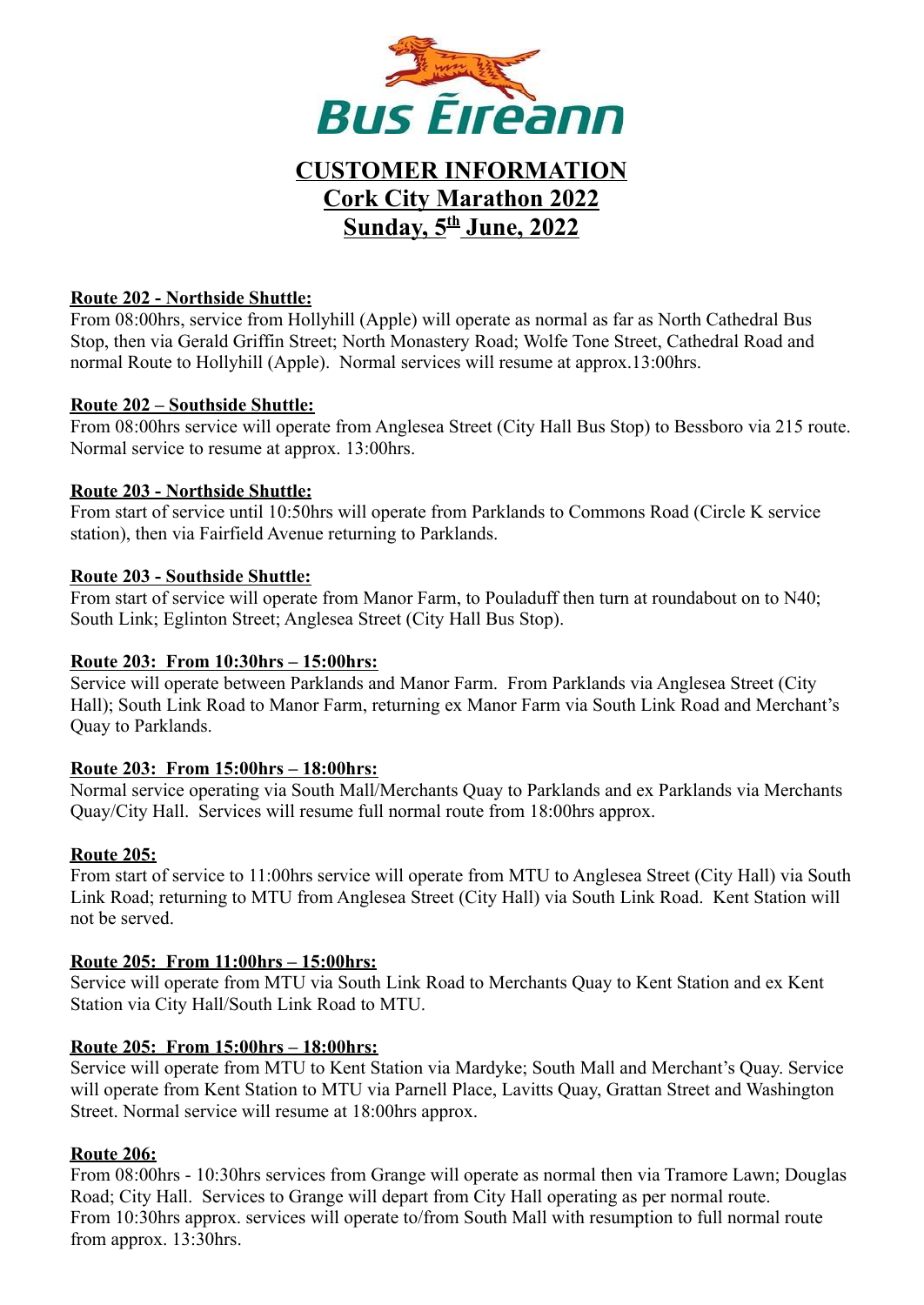# **Route 207 - Northside Shuttle:**

From start of service to approx. 11:00hrs, services from Glenheights will operate normal service route as far as junction with Ballyhooley Road then to Glen Avenue only. Services will then operate from Glen Avenue to Glenheights via Ballyvolane.

# **No. 207 - Southside Shuttle:**

From start of service to approx. 11:00hrs services from Donnybrook will operate via normal route to Douglas Road, then to City Hall. Services to Donnybrook will operate from City Hall to Douglas then as normal Route.

# **Route 207: From 11:00hrs – 18:00hrs:**

Services will operate cross city via South Mall and Merchant's Quay. Normal service will resume at 18:00hrs approximately.

# **Route 207A:**

Service will not operate before 13:00hrs.

# **Route 208 – Northside Shuttle:**

From start of service to 10:00hrs service will operate between Ashmount Terminus to St. Luke's turning right onto Middle Glanmire Road through to Mayfield Garda Station/Ashmount Terminus.

# **Route 208 – Southside Shuttle:**

From start of service to 10:00hrs, services will operate from Marymount via Bishopstown Road, via Sarsfield Road; South Link Road; Eglinton Street; Anglesea Street (City Hall). Services to Marymount will operate from Anglesea Street (City Hall); South Link Road; Sarsfield Road then as per normal route to Marymount.

#### **Route 208: 10:30hrs – 15:00hrs:**

Services from Ashmount will operate cross city to Marymount via Anglesea Street (City Hall); South Link Road; Sarsfield Road to Marymount. Services from Marymount to Ashmount will operate via City Hall; Eglinton Street and Merchant's Quay. Normal route to resume from 18:00hrs.

#### **Route 208: 15:00hrs to 18:00hrs:**

Services from Curraheen will operate as normal to Washington Street, then via South Mall/Merchants Quay. Services from Ashmount will operate to Parnell Place then via Lavitts Quay, Grattan St., turning onto Washington Street.

#### **Route 213 – Park & Ride:**

Services will operate between Black Ash Park & Ride site; Eglinton Street; Anglesea Street (City Hall).

#### **Route 214: From 07:00hrs – 14:30hrs:**

Services from CUH will operate via Sarsfield Road, South Link Road, Eglinton Street, Anglesea Street (City Hall). Then operate via South Link Road, tunnel, Dublin Road to Glanmire and to terminus. Services from Glyntown will operate as normal to Dunkettle roundabout to Dunkettle Interchange, Tunnel, South Link Road to City Hall. Then via South Link Road, Sarsfield Road to CUH.

#### **Route 214: From 14:30hrs – 18:00hrs:**

From 14:30hrs services will operate to South Main Street with full normal service resuming at 18:00hrs approx. Services from CUH will operate as normal via South Mall; Merchants Quay. Services from Glyntown will operate as normal to Kent Station and then via Clontarf Street to City Hall. It will then operate via South Terrace to Grand Parade and full normal route from 18:00hrs.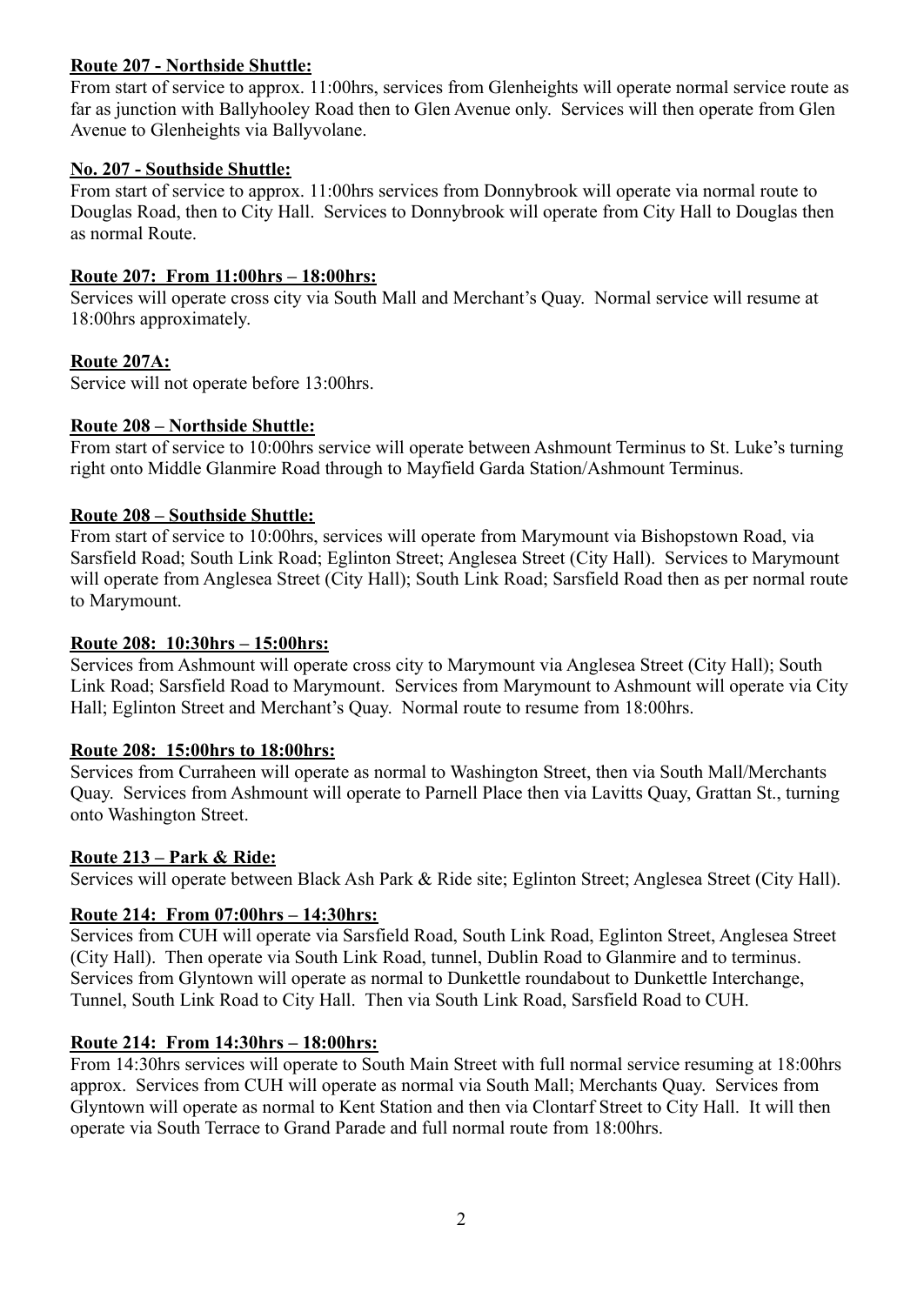# **Route 215 – Northside Shuttle:**

From start of service until 10:30hrs services from Cloghroe will operate to Blackpool only and will turn left to terminate at Brother Delaney Road. Services to Cloghroe will then operate from Brother Delaney Road via Red Forge Road; Old Mallow Road and as normal to Cloghroe.

# **Route 215 – Southside:**

Before 11:00hrs, services will commence at Anglesea Street (City Hall), normal Route to Bessboro Road, and to terminus then operating from terminus to Anglesea Street (City Hall) via Bessboro Road. Covered by 202 service.

# **Route 215: From 10:30hrs to 18:00hrs:**

Services from Cloghroe will operate cross city via Anglesea Street to Mahon Point. Services from Mahon Point will operate cross city to Cloghroe via Eglinton Street and Merchant's Quay. Normal services will resume from 18:00hrs approx.

#### **Route 216: From 09:30hrs to 14:30hrs:**

From start of service until 15:00hrs approx. services from CUH will operate via Sarsfield Road, South Link Road; Eglinton Street; Anglesea Street (City Hall) and then normal Route. Services from Monkstown will operate normal route then via South Terrace, Cotter Street, Copley Street; Old Station Road; Eglinton Street; Anglesea Street (City Hall); South Link Road; Sarsfield Road to CUH.

# **Route 216: From 14:30hrs to 18:00hrs:**

Services from CUH will operate as normal via South Mall; Merchants Quay. Services from Glyntown will operate as normal to Kent Station and then via Clontarf Street to City Hall. It will then operate via South Terrace to Grand Parade. Normal service will resume at 18:00hrs.

#### **Route 220: Carrigaline/Crosshaven to City Centre/Ballincollig/Grange Manor**:

Before 15:00hrs services will operate as normal to South Terrace, then via Cotter Street, Copley Street, Old Station Road; Eglinton Street, Anglesea Street to South Link Road and outbound to Ballincollig via Poulavone Roundabout, and normal Route. Services will revert to normal route from 15:00hrs approx.

# **Route 220: Ex EMC/Ballincollig City Centre; Carrigaline/Crosshaven:**

Before 15:00hrs services will operate normal service route to Poulavone Roundabout then via South Link Road to Eglinton Street; Anglesea Street (City Hall) and normal route to Carrigaline/Crosshaven. Services will revert to normal route from 15:00hrs.

#### **Route 223:**

Inbound from Ringaskiddy, services to operate via South Terrace, Cotter Street, Copley Street, Old Station Road, Eglinton Street, Anglesea Street (City Hall), then operate outbound from Anglesea Street (City Hall) as per normal Route. Normal service will resume at 10:30hrs approx.

#### **Route 225 & Route 226:**

Services to City will operate as per normal to Cork Airport; South Link Road; Eglinton Street; Terence McSwiney Quay; Parnell Place; Lower Oliver Plunkett Street to terminus on Clontarf Street. Services will then depart Clontarf Street following normal routes. Kent Station will not be served prior to 11:00hrs approx. when normal services will resume.